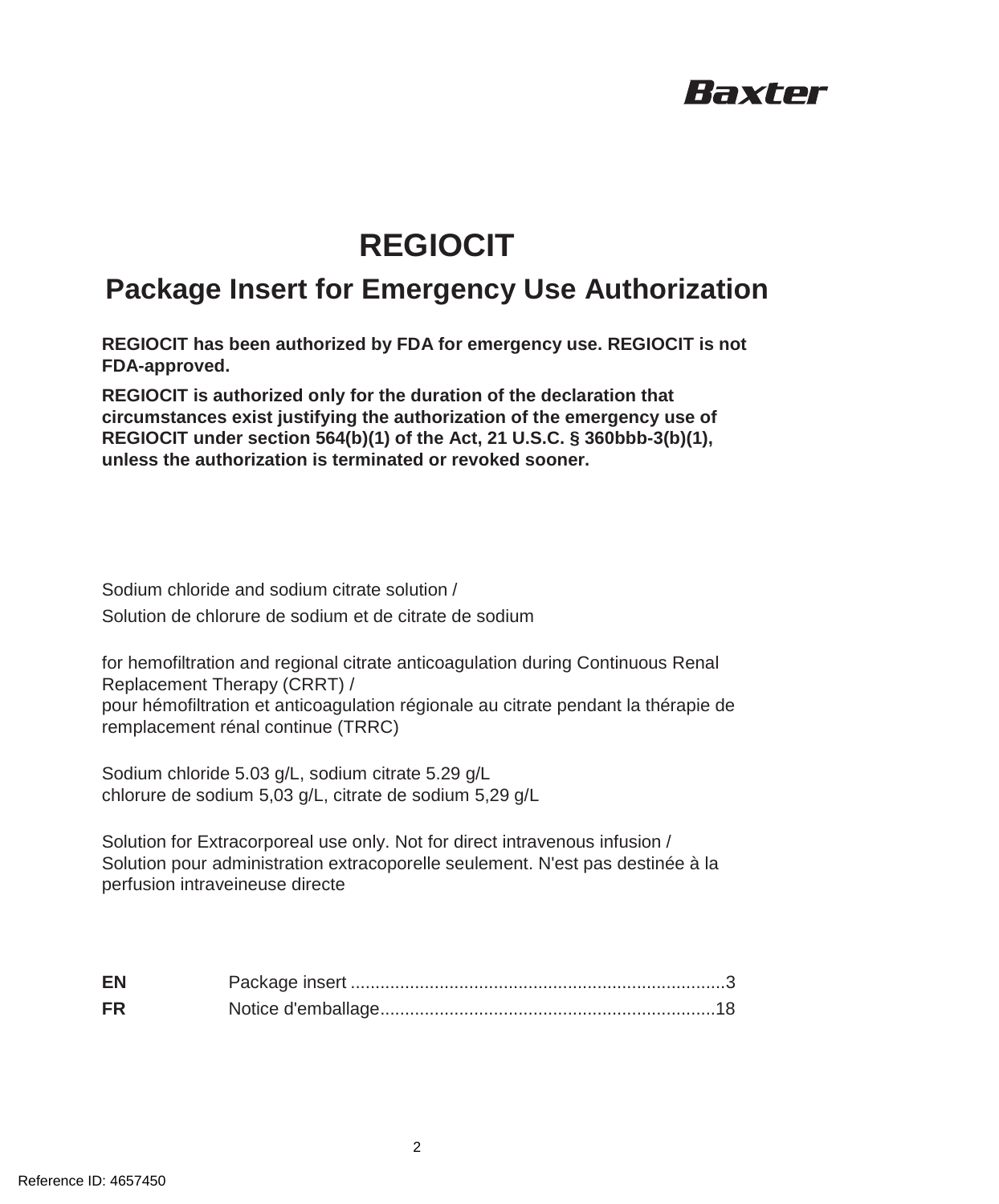## **REGIOCIT**

Sodium chloride and sodium citrate solution or hemofiltration and regional citrate anticoagulation during Continuous Renal Replacement Therapy (CRRT)

sodium chloride 5.03 g/L, sodium citrate 5.29 g/L

Solution for Extracorporeal use only, Not for direct intravenous infusion

## **INDICATIONS**

REGIOCIT (sodium chloride and sodium citrate) solution is indicated for use as replacement solution for regional citrate anticoagulation (RCA) of the extracorporeal circuit in patients treated with continuous renal replacement therapy (CRRT), particularly when systemic anticoagulation with heparin is contraindicated, e.g., in patients with increased bleeding risks.

REGIOCIT should be administered only under the supervision of a physician experienced in the use of CRRT.

## **Pediatrics**

**Pediatrics (<18 years of age):** No data are available to Health Canada; therefore, Health Canada has not authorized an indication for pediatric use.

## **Geriatrics**

**Geriatrics (> 65 years of age):** Evidence from clinical studies and experience suggests that use in the geriatric population is not associated with differences in safety or effectiveness.

## **CONTRAINDICATIONS**

REGIOCIT solution is contraindicated in:

- patients who are hypersensitive to this drug or to any ingredient in the formulation, including any non-medicinal ingredient, or component of the container. For a complete listing, see Dosage Forms, Strengths, Composition and Packaging.
- severe liver failure
- shock with muscle hypoperfusion

## **DOSAGE AND ADMINISTRATION**

## **For Extracorporeal use only. Not for direct intravenous infusion.**

REGIOCIT solution is used as a renal replacement solution. The product has an osmolarity of 244 mOsm/L and a pH of approximately 7.4.

## **Dosing Considerations**

Dosing considerations of the drug:

• REGIOCIT solution should not be used for direct intravenous infusion. The product must be used in pre-dilution mode only, with appropriate extracorporeal renal replacement equipment intended for CRRT, using an integrated pre-blood pump for RCA.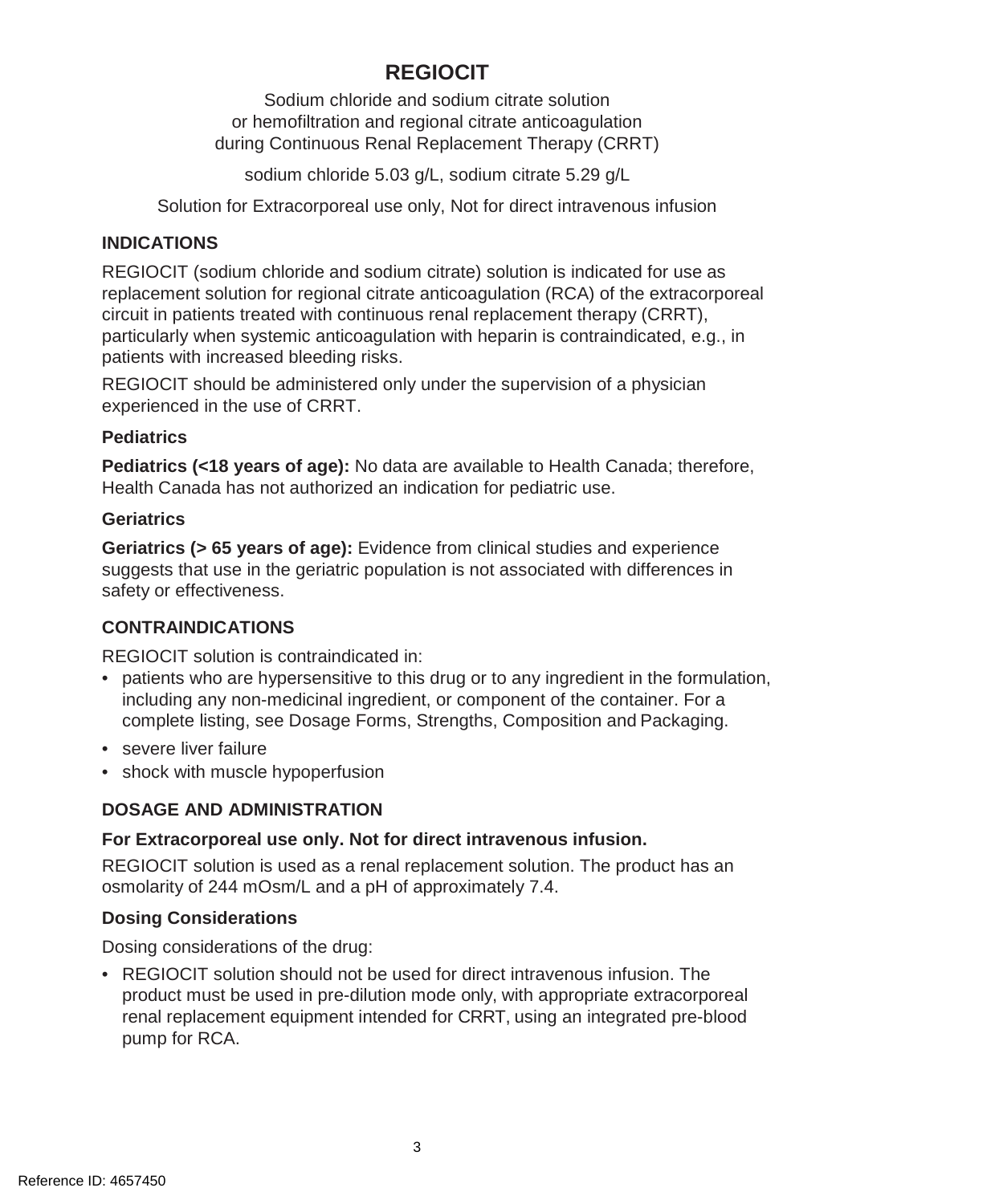- In addition to providing anticoagulation to the extracorporeal circuit and hemofilters, citrate also acts as a buffer source due to its metabolic conversion to bicarbonate systemically. Thus, the infusion rate of REGIOCIT solution to be administered should take into account the rate at which buffer administration occurs from other sources, e.g., dialysate and/or replacement fluid. The product must be used together with a dialysis/replacement solution at an appropriate bicarbonate concentration.
- Dose reduction may be needed in patients with mild to moderate hepatic impairment. In these patients, more frequent monitoring of citrate accumulation is advised. REGIOCIT solution should not be administered to patients with reduced liver and muscle perfusion, e.g., during conditions such as septic shock and lactic acidosis, or in patients with severe hepatic impairment, due to limited citrate metabolism (see CONTRAINDICATIONS).
- **A separate systemic infusion of calcium is always required to prevent or treat hypocalcemia. Adjust calcium infusion depending on measured serum total-to-ionized calcium ratio and ionized calcium levels, to maintain values in the physiologic range. Adjust or stop calcium infusion according to the direction of the attending physician when REGIOCIT solution has been stopped.**
- **Magnesium may need to be supplemented intravenously, based on systemic serum magnesium levels.**

## **Recommended Dose and Dosage Adjustment**

The rate at which REGIOCIT solution is administered depends on the targeted citrate dose and the prescribed blood flow rate (BFR). The prescription of the product must consider the flow rates of the effluent and other therapeutic fluids, the patient's fluid removal requirements, additional fluid inputs and outputs, and the desired acid-base and electrolyte balance.

## **REGIOCIT solution should be prescribed and its administration (dose, infusion rate, and cumulative volume) established only by critical care or nephrology physicians experienced in administration of CRRT.**

The pre-filter infusion rate of REGIOCIT solution (based on its concentration) is indexed to the blood flow rate to achieve a target blood citrate concentration of 3 to 4 mmol/L in the blood. Flow rate for anticoagulation of the extracorporeal circuit should be titrated to achieve a post-filter concentration of ionized calcium in the range 0.25 to 0.35 mmol/L. The patient's systemic ionized calcium concentration should be maintained in the normal physiologic range by adjustment of calcium supplementation.

#### **Administration**

**Monitoring of the post-filter blood ionized calcium (iCa), systemic blood iCa, and total blood calcium levels in conjunction with other laboratory and clinical parameters is essential to guide appropriate REGIOCIT solution dosage based on the desired level of anticoagulation (see WARNINGS AND PRECAUTIONS).**

**Plasma levels of sodium, magnesium, potassium, and phosphate should also be monitored regularly and these electrolytes supplemented as needed.**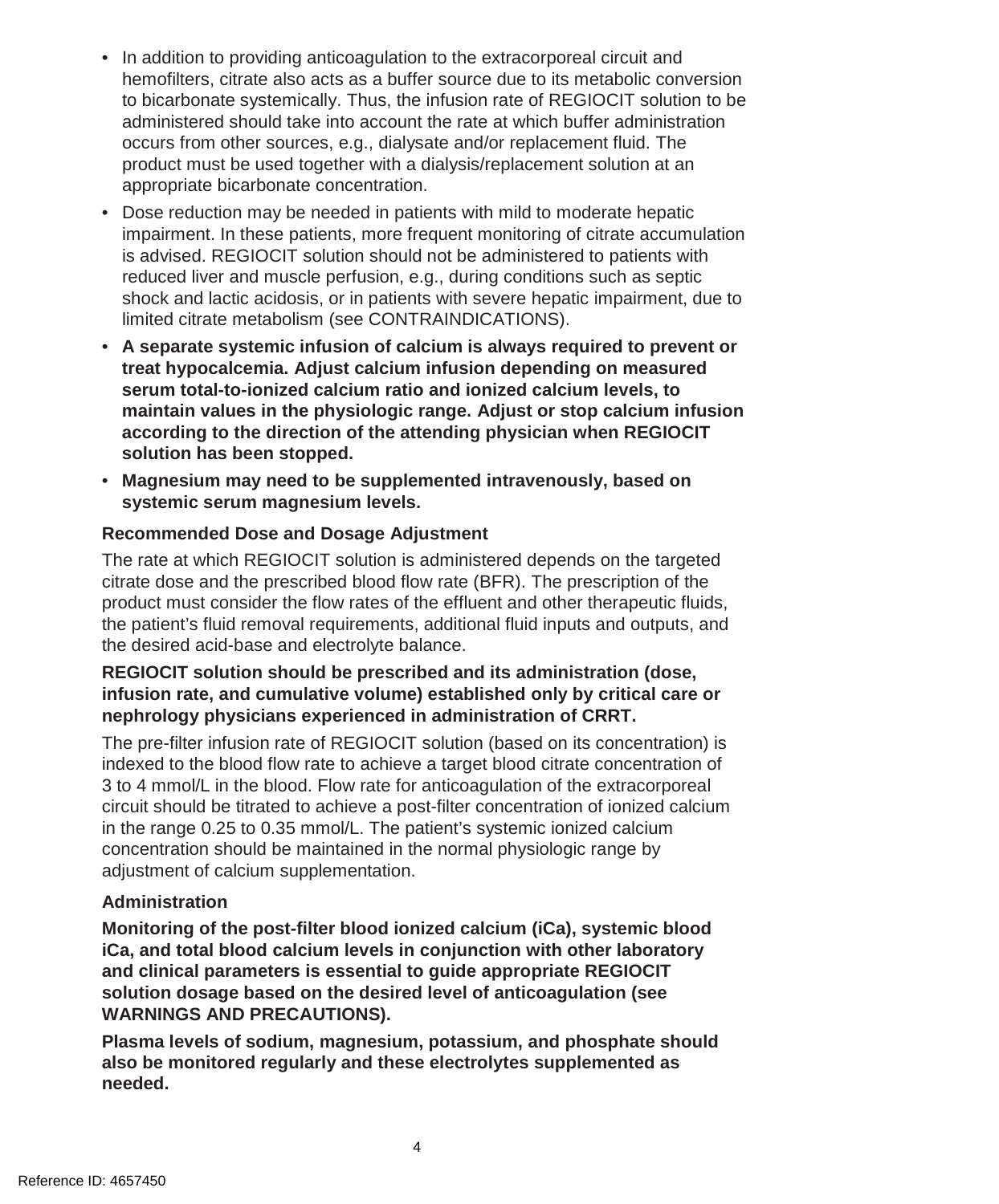REGIOCIT solution may be warmed to 37°C to enhance patient comfort. Warming of the product prior to use should be done with dry heat only. Solution should not be heated in water or in a microwave oven due to the potential for patient injury or discomfort.

REGIOCIT solution should be inspected visually for particulate matter and discoloration prior to administration, whenever solution and container permit. Do not administer unless the solution is clear and the seal is intact.

### **OVERDOSAGE**

Electrolyte imbalance and acid–base balance abnormalities, e.g., hypocalcemia, metabolic alkalosis, etc. may occur in the event of an overdose. Stop administration promptly (see WARNINGS AND PRECAUTIONS).

In patients with impaired citrate metabolism, e.g., liver failure, circulatory shock etc, overdosage with REGIOCIT solution may be manifested as citrate accumulation, metabolic acidosis, systemic total hypercalcemia and ionized hypocalcemia along with increased total calcium/ionized calcium ratio (see CONTRAINDICATIONS, and WARNINGS AND PRECAUTIONS).

Careful calcium supplementation can reverse the effects of an overdose. The risk can be minimized by close monitoring during treatment.

For management of a suspected drug overdose, contact your regional poison control centre.

## **DOSAGE FORMS, STRENGTHS, COMPOSITION AND PACKAGING**

| Route of              | Dosage Form / Strength /                                                                                                             | Non-medicinal               |
|-----------------------|--------------------------------------------------------------------------------------------------------------------------------------|-----------------------------|
| <b>Administration</b> | <b>Composition</b>                                                                                                                   | Ingredients                 |
| Extracorporeal        | Sodium chloride 5.03 g/L, sodium<br>citrate<br>5.29 g/L solution for hemofiltration<br>and regional citrate anticoagulation<br>(RCA) | Hydrochloric acid,<br>water |

## **Table 1 – Dosage Forms, Strengths, Composition and Packaging**

#### **Table 2 – Electrolyte Concentrations from the Medicinal Ingredients**

| <b>Component</b>         | mmol/L |  |
|--------------------------|--------|--|
| Citrate, $C_6H_5O_{7.3}$ | 18     |  |
| Sodium, Na <sup>+</sup>  | 140    |  |
| Chloride, Cl             | 86     |  |

REGIOCIT (sodium chloride and sodium citrate) solution is available in a 5 000 mL bag, with a luer connector valve and a spike connector. The bag is made of a multilayer film containing polyolefins and elastomers.

This product is not made with natural rubber latex.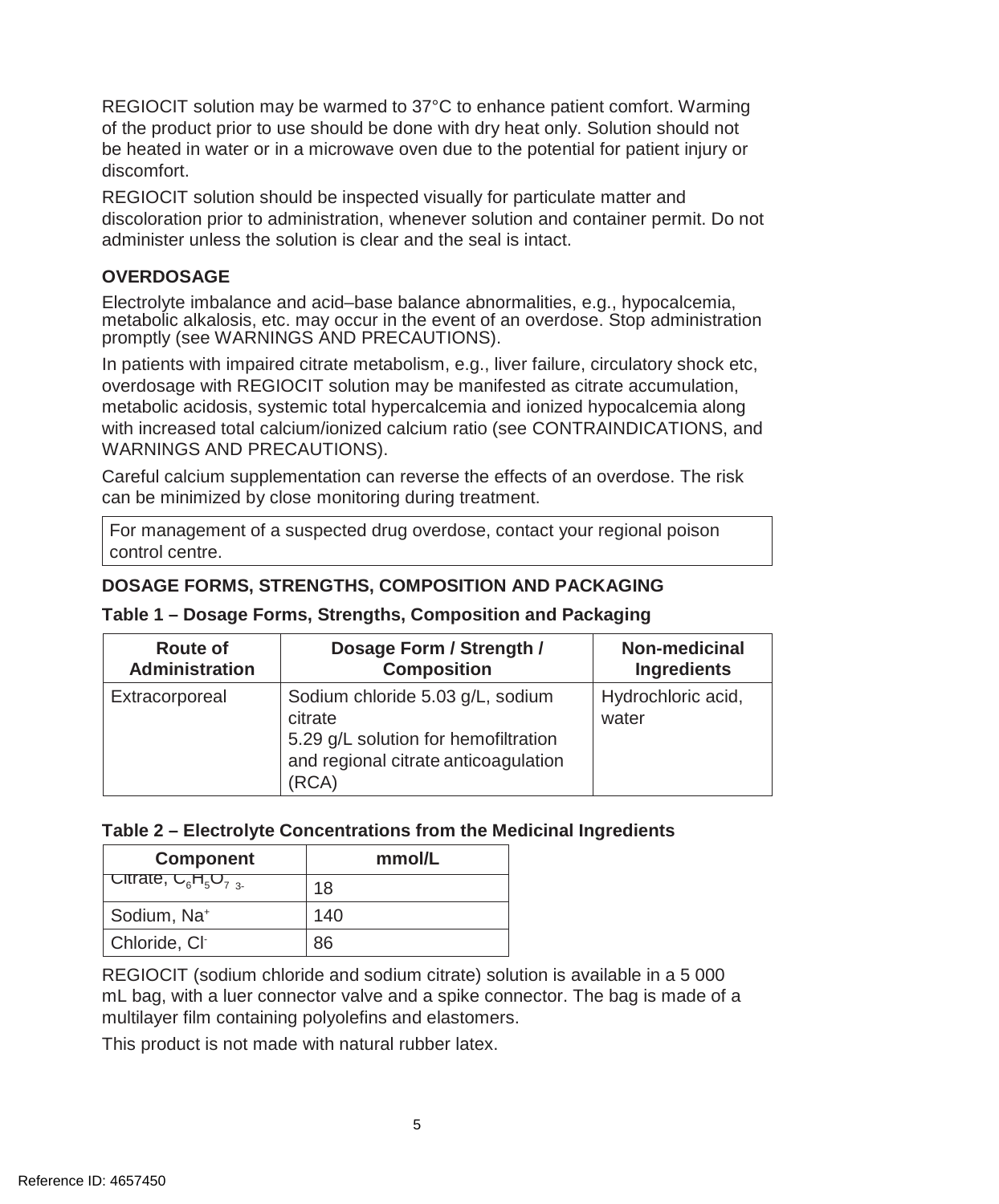#### **WARNINGS AND PRECAUTIONS**

**There have been reports of system failure due to apparent operator error during administration of CRRT with REGIOCIT solution, leading to serious adverse events, including life-threatening hypocalcemia. Plasma electrolyte and acid-base parameters should be closely monitored during CRRT, and appropriate action taken if imbalances of electrolytes or acid-base balance are detected. Instructions for use of REGIOCIT and CRRT must be strictly followed.**

Cautionary statements are provided in WARNINGS AND PRECAUTIONS, Endocrine and Metabolism, Hematologic, Hepatic / Biliary / Pancreatic, and Monitoring and Laboratory Tests, and in DRUG INTERACTIONS to avoid the following when performing the CRRT procedure:

- Hypercalcemia
- Hyponatremia
- Fluid retention, dehydration
- Nausea, vomiting
- Muscle spasms

#### **Citrate Accumulation**

Special attention is required in patients with liver failure, including hepatic cirrhosis or acute hepatic failure, or in shock, since metabolism of citrate may be markedly reduced and patients may be thus exposed to citrate accumulation. In these circumstances, more frequent monitoring of citrate accumulation should be undertaken. With systemic citrate accumulation, metabolic acidosis and ionized hypocalcemia may ensue, and the ratio of total to ionized calcium in the blood rises. If total/ionized calcium ratio rises above 2.3, REGIOCIT infusion should be reduced or stopped. CRRT may then be continued without anticoagulation, or by using other means of anticoagulation.

#### **REGIOCIT is contraindicated in patients with severe hepatic impairment or in circulatory shock with muscle hypoperfusion (see ONTRAINDICATIONS).**

Excessive infusion of citrate can lead to acute hypocalcemia and metabolic alkalosis, with neurologic and cardiac complications. Treatment consists of discontinuation of the citrate infusion and infusion of calcium.

#### **Endocrine and Metabolism**

#### Hypocalcemia

REGIOCIT solution contains no calcium, and may lead to systemic ionized hypocalcemia, due to loss of calcium bound to citrate in the effluent and/or in the case of systemic citrate accumulation (see DOSAGE AND ADMINISTRATION, Administration).

#### Electrolyte and Acid–Base Balance

REGIOCIT solution contains citrate, which can influence the patient's electrolyte and acid–base balance. Plasma electrolyte and acid–base parameters should be closely monitored during CRRT. Closely monitor sodium, magnesium, potassium, phosphate, and calcium. Infusion of electrolytes may be needed to supplement any loss.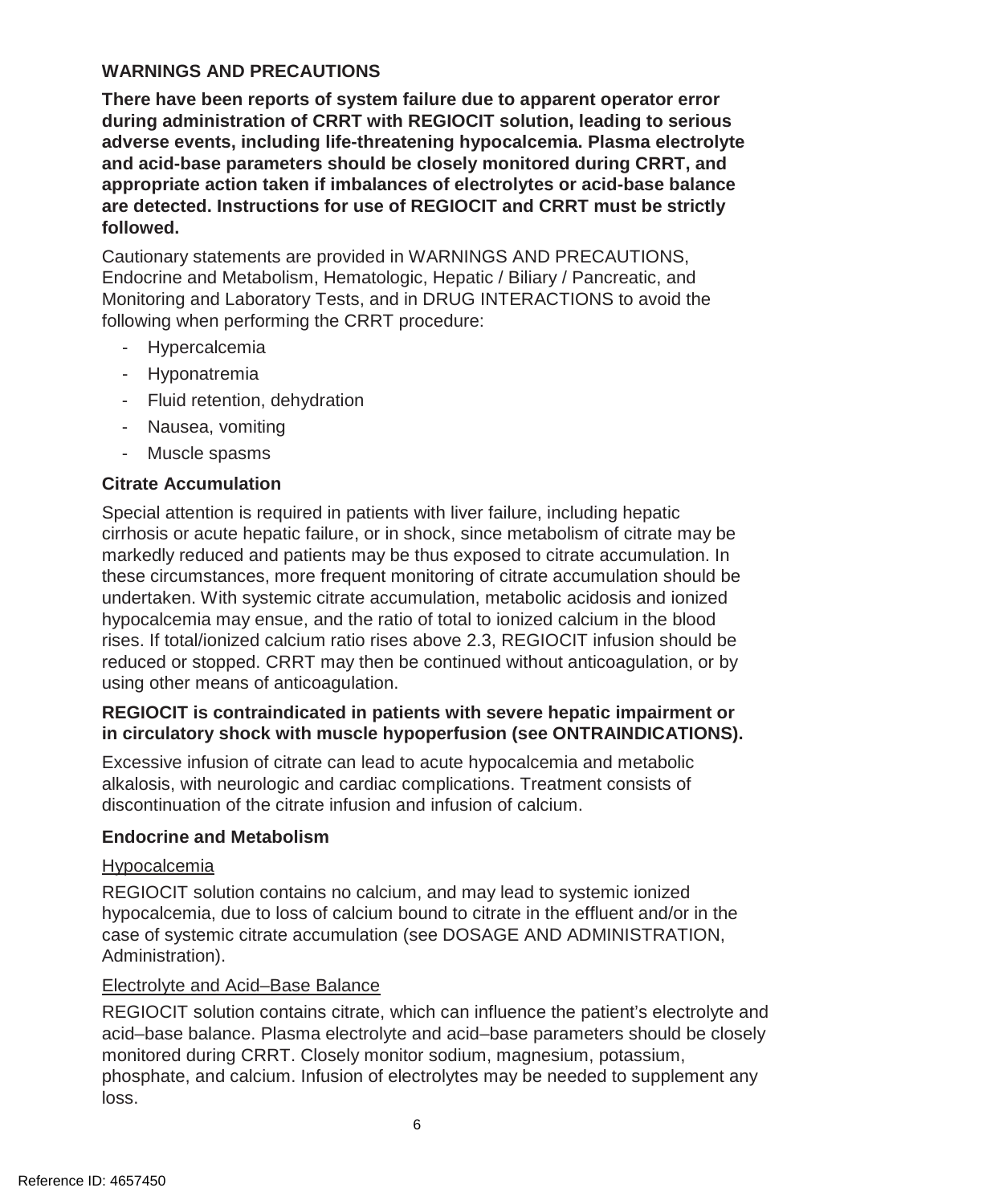#### Hypercalcemia

Medicinal products containing calcium used for maintenance of calcium homeostasis in CRRT patients can increase the risk of hypercalcemia, and can result in a reduced anticoagulation effect. Care should be taken to avoid excessive titration in administering calcium as this can lead to hypercalcemia. Frequent monitoring of pH, electrolytes, total-to-ionized calcium ratio, and systemic ionized calcium is important to avoid electrolyte and/or acid-base imbalance.

#### Hypomagnesemia

REGIOCIT solution contains no magnesium. Use of the REGIOCIT solution may result in hypomagnesemia due to CRRT effluent losses (see DOSAGE AND ADMINISTRATION, Administration).

#### Hypoglycemia

REGIOCIT solution contains no dextrose. Administration of REGIOCIT solution may lead to hypoglycemia. Blood glucose levels should be monitored regularly.

#### Hypokalemia

REGIOCIT solution contains no potassium. The serum potassium concentration must be monitored before and during CRRT.

#### Metabolic Alkalosis

REGIOCIT solution contains citrate, which contributes to the overall buffer load. Additional sodium bicarbonate (or buffer source) contained in the CRRT fluids or in other fluids administered during therapy may increase the risk of metabolic alkalosis. Metabolic alkalosis may occur if the net citrate administration rate exceeds that which is necessary to maintain acid–base balance.

If metabolic alkalosis occurs, decrease the citrate dose, and/or increase the dialysate flow rate or change the composition of the CRRT solution.

Blood calcium levels, pH and bicarbonate should be monitored regularly in patients with metabolic alkalosis since this condition may potentiate hypocalcemia.

#### Metabolic Acidosis

Metabolic acidosis may occur if metabolic clearance of citrate by the liver or skeletal muscle is impaired (see CONTRAINDICATIONS).

If citrate accumulation develops and/or metabolic acidosis develops or worsens during therapy with REGIOCIT, the infusion rate may need to be decreased or its administration stopped.

#### Hypo-osmolarity/Hypotonicity

REGIOCIT solution is hypo-osmolar/hypotonic relative to standard CRRT replacement fluids and should be used with caution in patients with traumatic brain injury, cerebral edema, or increased intracranial pressure.

Instructions for use of REGIOCIT must be strictly followed. Incorrect use of the access ports or other restrictions to fluid flow may lead to incorrect patient weight loss and may result in machine alarms being set off. Continuing treatment without resolving the originating cause may lead to patient injury or death.

Careful ongoing assessment is required of all solutions infused during REGIOCIT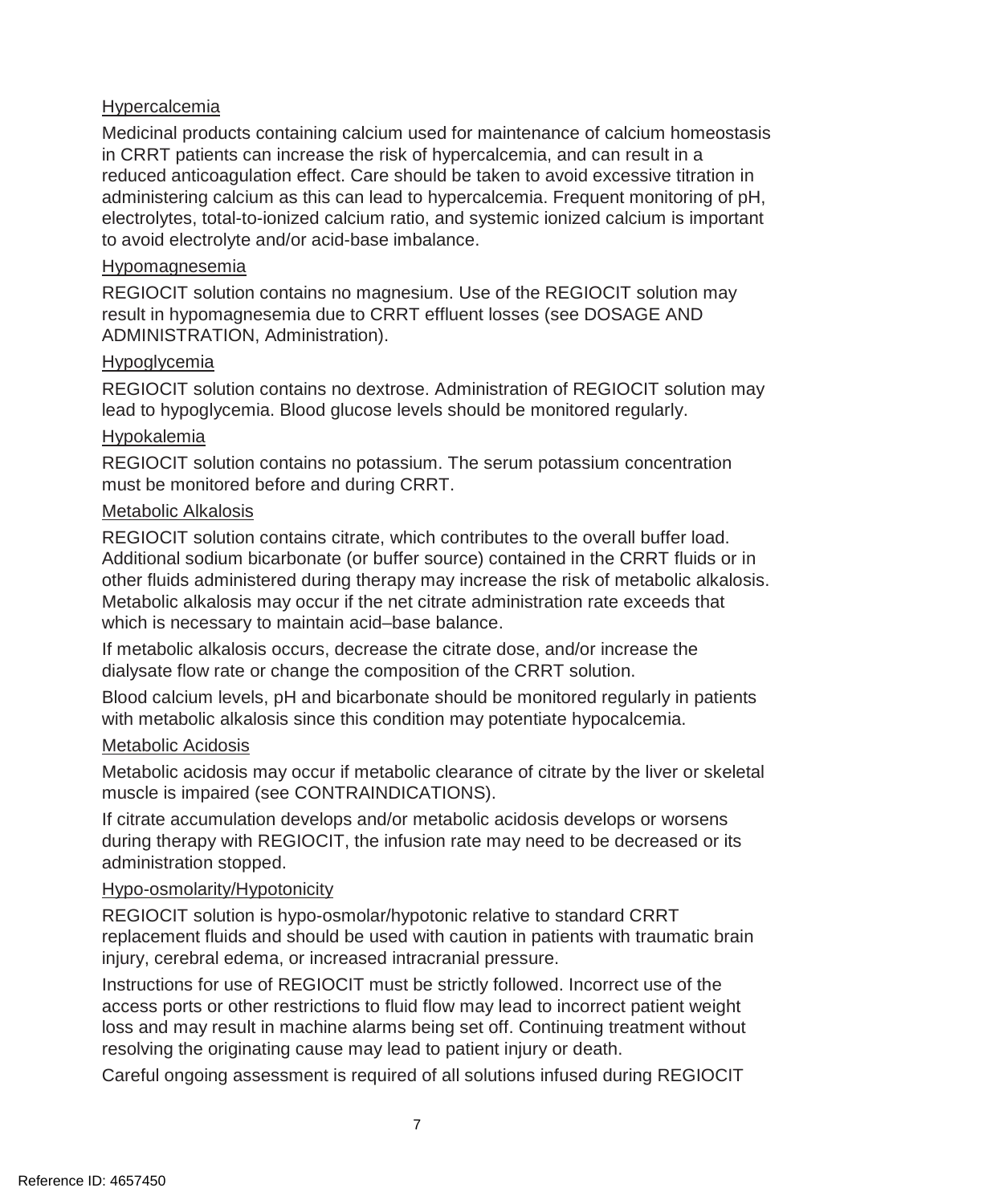administration, whether related to CRRT dialysis fluids or to other solutions infused systemically.

REGIOCIT has a physiological sodium level of 140 mmol/L. However, sodium losses occurring during CRRT must be balanced as part of overall fluid and electrolyte management to avoid a drop in blood sodium level leading to systemic hyponatremia.

## **Hematologic**

#### Hemodynamic Status and Fluid Balance

The patient's hematocrit, hemodynamic status and fluid balance should be monitored throughout the procedure.

- In case of hypervolemia, the net ultrafiltration rate prescribed for the CRRT device can be increased, and/or the rate of administration of solutions other than replacement fluid and/or dialysate can be reduced.
- In case of hypovolemia, the net ultrafiltration rate prescribed for the CRRT device can be reduced, and/or the rate of administration of solutions other than replacement fluid and/or dialysate can be increased.

## **Hepatic/Biliary/Pancreatic**

#### Use in Patients with Mild to Moderate Hepatic Impairment

Systemic metabolism of citrate to bicarbonate may be impaired in patients with hepatic impairment, resulting in accumulation of citrate. If REGIOCIT solution is administered to patients with mild to moderate hepatic impairment, frequent monitoring of pH, electrolytes, total-to-ionized calcium ratio, and systemic ionized calcium is important to avoid electrolyte and/or acid–base imbalance (see CONTRAINDICATIONS).

#### **Monitoring and Laboratory Tests**

Plasma electrolyte and acid–base parameters should be closely monitored during CRRT. Closely monitor sodium, magnesium, potassium, phosphate, calcium, blood glucose levels, hematocrit, hemodynamic status and fluid balance, pH, bicarbonate, total-to-ionized calcium ratio, and systemic ionized calcium. Infusion of electrolytes may be needed to supplement any loss.

#### **Special Populations**

#### **Pregnant Women**

There are no adequate data from the use of REGIOCIT solution in pregnant women.

Physicians should carefully consider the potential risks and benefits for each specific patient before administering REGIOCIT solution.

#### **Breast-feeding**

There are no adequate data from the use of REGIOCIT solution in lactating women.

Physicians should carefully consider the potential risks and benefits for each specific patient before administering REGIOCIT solution.

It is unknown if the drug is excreted in human milk. Because many drugs are excreted in human milk, caution should be exercised.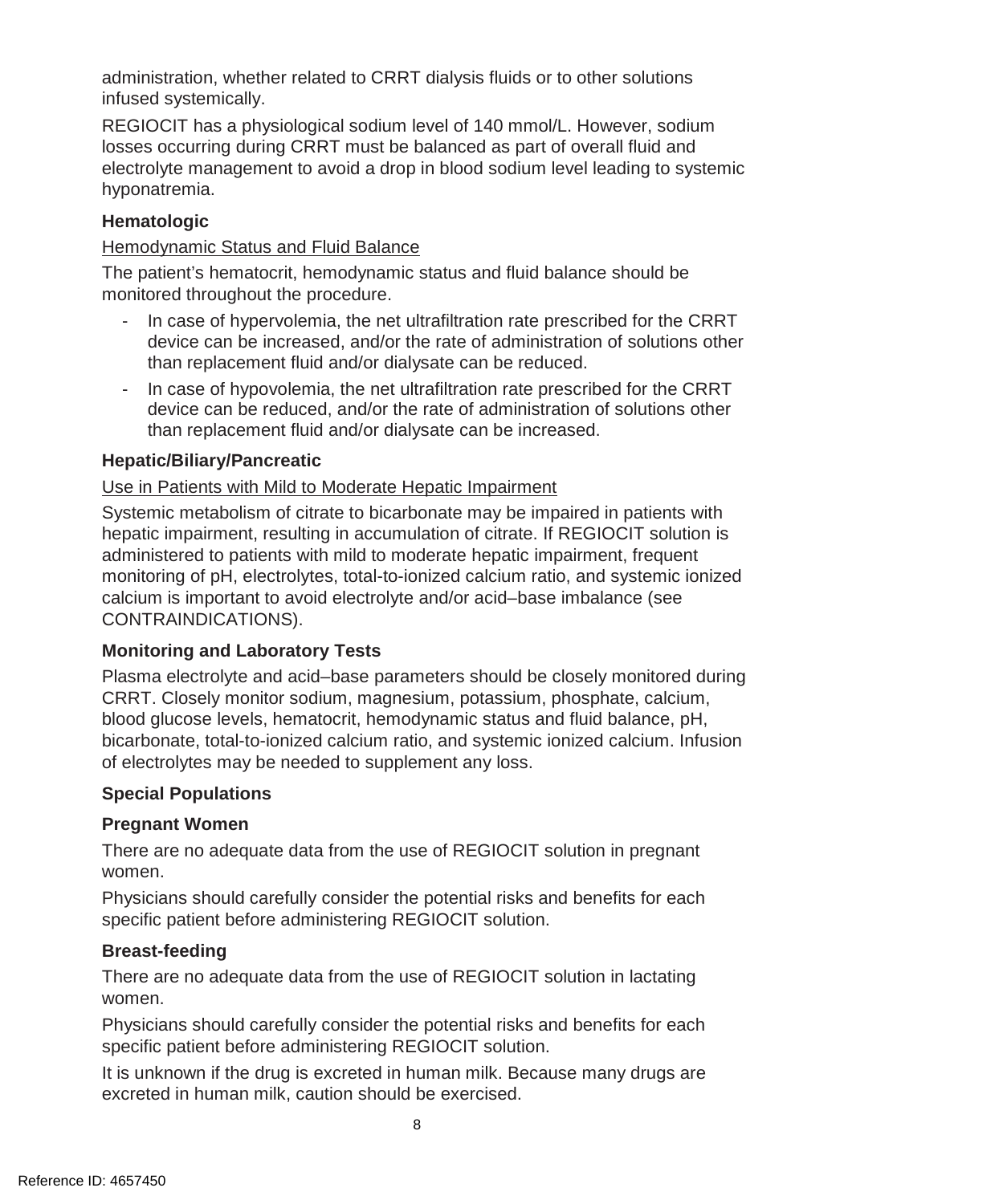#### **Pediatrics**

**Pediatrics (< 18 years of age):** No data are available to Health Canada; therefore, Health Canada has not authorized an indication for pediatric use.

#### **Geriatrics**

**Geriatrics (> 65 years of age):** Evidence from clinical studies and experience suggests that use in the geriatric population is not associated with differences in safety or effectiveness.

#### **ADVERSE REACTIONS**

#### **Adverse Reaction Overview**

The following adverse reactions represent those adverse reactions that are thought to have an association with the use of REGIOCIT solution or that may occur in conjunction with performing the CRRT procedure:

Adverse reactions reported with other CRRT products include:

- Hypotension
- Hypocalcemia (due to excessive and uncorrected effect of citrate in the body)
- Other electrolyte imbalances (hypomagnesemia, hypokalemia, hypophosphatemia)
- Acid–base balance disorders (including metabolic alkalosis, metabolic acidosis)
- Hypoglycemia
- Fluid imbalance

## **Clinical Trial Adverse Reactions**

Because clinical trials are conducted under very specific conditions, the adverse reaction rates observed in the clinical trials may not reflect the rates observed in practice and should not be compared to the rates in the clinical trials of another drug. Adverse reaction information from clinical trials is useful for identifying drug-related adverse events and for approximating rates.

In an open-label randomised study, 54 patients were administered RCA with an equimolar solution of citrate, sodium and chloride, as contained in REGIOCIT solution, and 49 received systemic anticoagulation with unfractionated heparin (UFH) while undergoing CRRT using continuous venovenous hemodiafiltration. Adverse events related to metabolic disorders occurred in 26% of patients in the RCA-treated group, compared to 28% of patients in the UFH-treated group. These adverse events were generally transient and reversible. Metabolic alkalosis was seen in 6% of patients treated with RCA, compared to none treated with UFH, and metabolic acidosis was reported in 6% and 2% of patients in the RCA and UFH groups, respectively. Six patients treated with RCA experienced severe hypocalcemia, compared to one patient treated with UFH.

In a second hemodiafiltration trial which evaluated 19 patients randomised to an equimolar solution of citrate, sodium and chloride, as contained in REGIOCIT solution, and 11 patients randomised to UFH anticoagulation, Hypocalcemia requiring intervention was reported in 3 patients treated with RCA, with 2 of these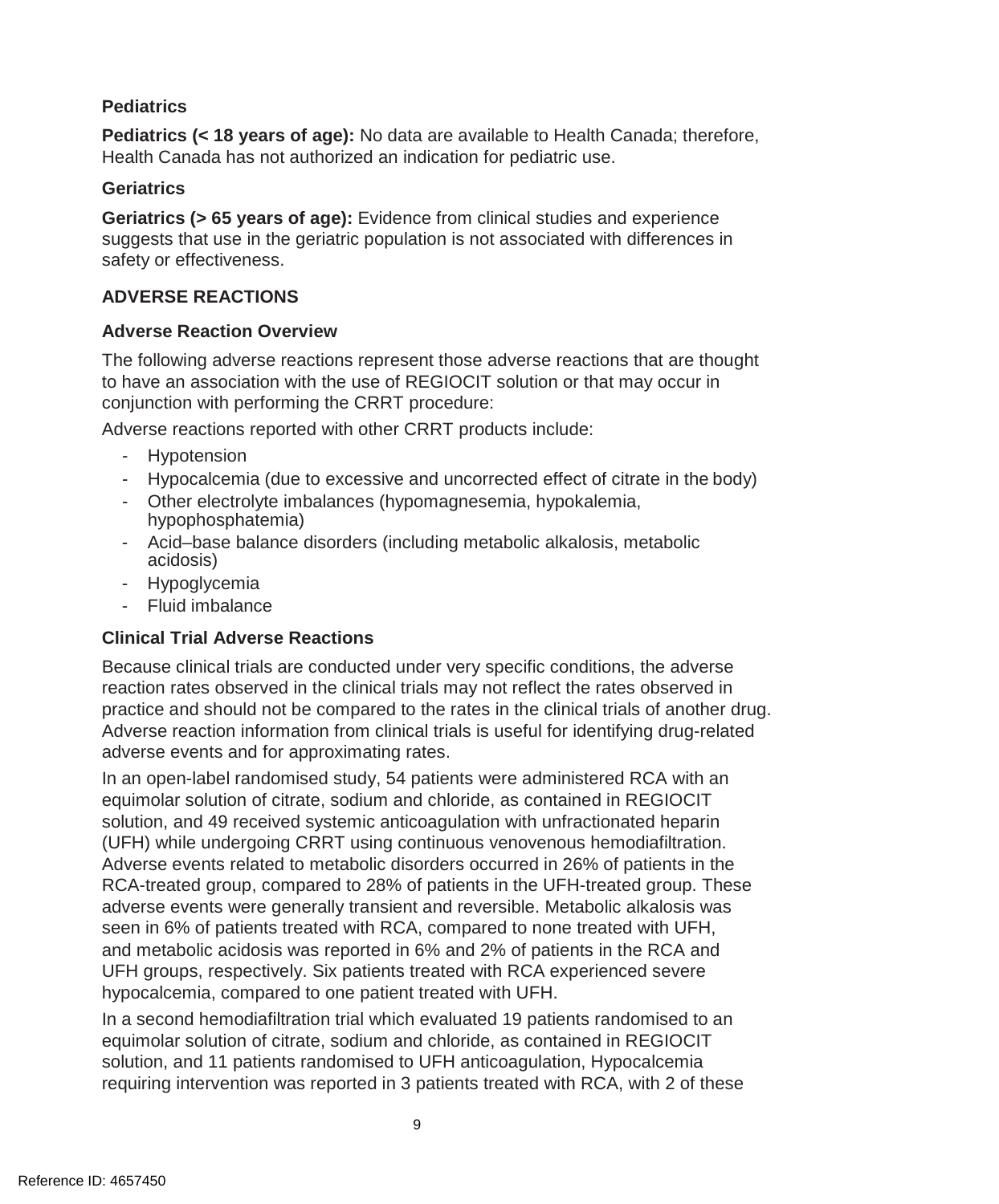patients requiring treatment interruption of RCA.

#### **Post-Market Adverse Reactions**

To date, adverse events reported in the post-marketing setting for REGIOCIT appear to be consistent with those listed above in Adverse Reaction Overview.

#### **DRUG INTERACTIONS**

#### **Overview**

The blood concentration of filterable/dialyzable drugs may be reduced during treatment due to their removal by the extracorporeal filter. Corresponding corrective therapy should be instituted if necessary to establish the desired blood concentrations for drugs removed during treatment. Patient monitoring at an appropriate frequency is required.

When prescribing REGIOCIT, the physician needs to consider the use of other anticoagulants along with other buffer-containing and electrolyte solutions (including CRRT replacement fluid and dialysate).

#### **Drug-Drug Interactions**

The drugs listed in this table are based on either drug interaction case studies or clinical trials, or potential interactions due to the expected magnitude and seriousness of the interaction (i.e., those identified as contraindicated).

| <b>Proper/ Common</b><br>name                              | Source of<br><b>Evidence</b> | <b>Effect</b>                                                                                                       | <b>Clinical comment</b>                                                                                                                                                |
|------------------------------------------------------------|------------------------------|---------------------------------------------------------------------------------------------------------------------|------------------------------------------------------------------------------------------------------------------------------------------------------------------------|
| Calcium (e.g.<br>calcium chloride or<br>calcium gluconate) | C, CT                        | Increase the risk<br>of hypercalcemia,<br>and can result<br>in a reduced<br>anticoagulation<br>effect               | Such drugs<br>are used for<br>maintenance<br>of calcium<br>homeostasis in<br><b>CRRT</b> patients<br>receiving citrate<br>anticoagulation.                             |
| Vitamin D and<br>Vitamin D<br>analogues                    | C, CT                        | Increase the risk<br>of hypercalcemia,<br>and can result<br>in a reduced<br>anticoagulation<br>effect               |                                                                                                                                                                        |
| Sodium<br>bicarbonate                                      |                              | May increase<br>the risk of high<br>concentrations<br>of bicarbonate in<br>blood, leading to<br>metabolic alkalosis | <b>Blood calcium</b><br>levels should be<br>monitored regularly<br>in patients with<br>metabolic alkalosis<br>since this condition<br>may potentiate<br>hypocalcaemia. |

#### **Table 3 - Established or Potential Drug-Drug Interactions**

Legend:  $C = Case Study$ ;  $CT = Clinical Trial$ ;  $T = Theoretical$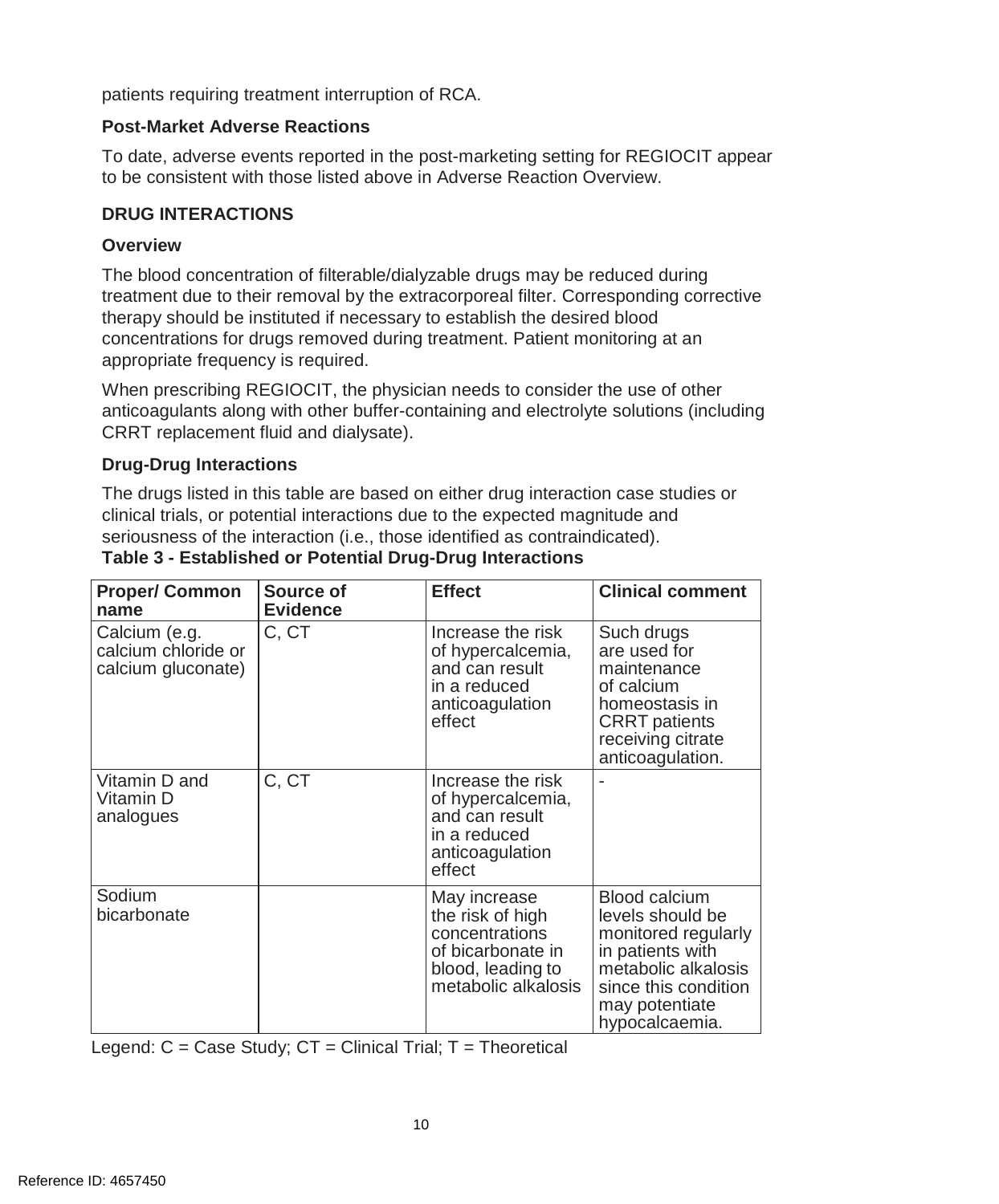## **ACTION AND CLINICAL PHARMACOLOGY**

#### **Mechanism of Action**

Citrate provides regional anticoagulation of blood in the continuous renal replacement therapy (CRRT) extracorporeal circuit by binding calcium and rendering calcium unavailable to the clotting cascade. Several steps of the clotting cascade are dependent on calcium and the absence of calcium prevents clotting in thecircuit.

uring CRRT, pre-dilution infusion of citrate into the access line of the extracorporeal circuit provides only regional extracorporeal anticoagulation (and thus avoids systemic anticoagulation of the patient) for two reasons. First, once blood from the extracorporeal circuit is returned to the patient, it mixes with the central venous blood which contains calcium. The second way in which a systemic anticoagulant effect is avoided is by infusion of calcium in the post-filter (return) bloodline of the extracorporeal circuit.

This procedure not only helps neutralize citrate's anticoagulant effect in the patient's blood, but also prevents any depletion of the patient's calcium stores which may result from the loss of calcium (bound to citrate) in the CRRT effluent fluid.

#### **Pharmacodynamics**

Citrate provides anticoagulation by its ability to form complexes with ionized calcium, making it unavailable to the clotting cascade. In REGIOCIT, sodium concentration has been set to 140 mmol/l as critically ill patients may develop severe hyponatremia. Chloride is set to the level required to balance cations as the solution is hydrogen carbonate free. Sodium and chloride are normal constituents of the human body and are considered to be pharmacologically inactive. Citrate is a normal metabolite in the human body that acts as a first intermediate substance in the Krebs cycle. REGIOCIT does not contain potassium or glucose.

Two studies provide information on the dose/response relationship between citrate concentration and anticoagulation. In one study, *ex-vivo* anticoagulation with anticoagulant citrate dextrose formula A (ACD-A) in blood collected from six healthy volunteers was studied. The study concluded that the clinically relevant effects of citrate anticoagulation rely solely on the disturbed formation of the calcium-dependent coagulation factors complexes. In this study, the anticoagulation effects of citrate were monitored either by methods that quantify clot formation (i.e., activated clotting time) or by direct assessment of ionized calcium levels.

The correlation between concentrations of ionized calcium and clotting times revealed almost no anticoagulant effect when ionized calcium levels were up to or above 0.50 mmol/L, while clotting times showed a steep increase when calcium levels were decreased below 0.50 mmol/L. With respect to maximum effect, 5.65 mmol/L citrate induced clotting times of infinity in all samples.

#### **Pharmacokinetics**

Citrate is a normal metabolite in the human body and an intermediate substance in the Krebs cycle. This physiological pathway is capable of processing high amounts of citric acid as long as it occurs at low concentrations. The Krebs cycle takes place in the mitochondria, and all cells that contain these cellular organelles can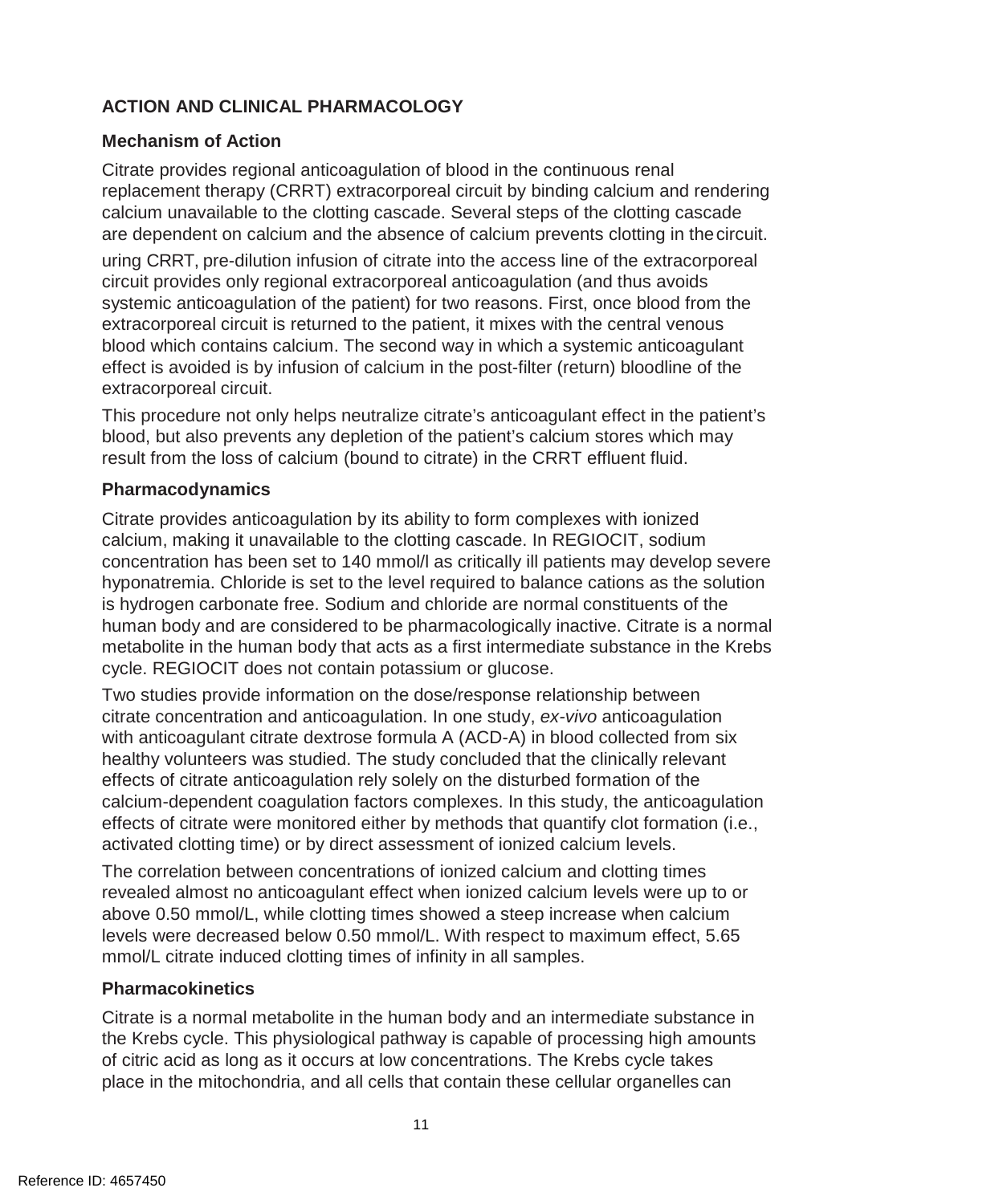metabolize citrate. Tissues rich in mitochondria such as liver, skeletal muscles, and kidney therefore have a higher capacity for citrate generation and elimination.

**Absorption:** Absorption of sodium and chloride is determined by the patient's clinical condition, metabolic status, and residual renal function.

**Distribution:** Extracellular citrate can be transported from the blood across the plasma membrane by a group of proteins i.e. the plasma membranecitrate transporters (PMCTs) into the cells and then metabolized in various organs and tissues.

**Metabolism:** Citrate is an intermediate in the central metabolic pathway called Krebs cycle as mentioned above. Citrate is rapidly metabolized mainly in the liver, but can also be metabolized by other organs/tissues.

**Elimination:** Any excess of circulating citrate is normally excreted via the kidneys.

## **Special Populations and Conditions**

#### *Hepatic Insufficiency:*

When treating decompensated cirrhosis patients, one should alsoconsider:

- Impairment of citrate metabolism due to failure of microcirculation and oxidative metabolism (lactic acidosis and/or shock),
- Impaired muscular utilization of citrate (cachexia, high doses of vasopressors),
- Citrate load associated with blood products.

## **STORAGE, STABILITY AND DISPOSAL**

Store at 4 °C to 30 °C. Do not freeze or expose to excessive heat.

## **SPECIAL HANDLING INSTRUCTIONS**

Aseptic technique should be used throughout the handling and administration to the patient.

Remove the overwrap from the bag immediately before use.

Use only if the overwrap is not damaged, all seals are intact, and the solution is clear. Press bag firmly to test for any leakage. If leakage is discovered, discard the solution immediately since sterility can no longer be assured.

Follow the instructions below when connecting the solution bags for correct use of the access ports.

• If the luer connector is used, remove the cap with a twist and pull motion. Connect the male luer lock on the pre-blood pump line to the female luer connector on the bag using a push and twist motion. Ensure that the connection is fully sealed and tighten (see Figure I). The connector is now open. Verify that the fluid is flowing freely.

When the pre-blood pump line is disconnected from the luer connector, the connector will close and the flow of the solution will stop. The luer is a needleless port.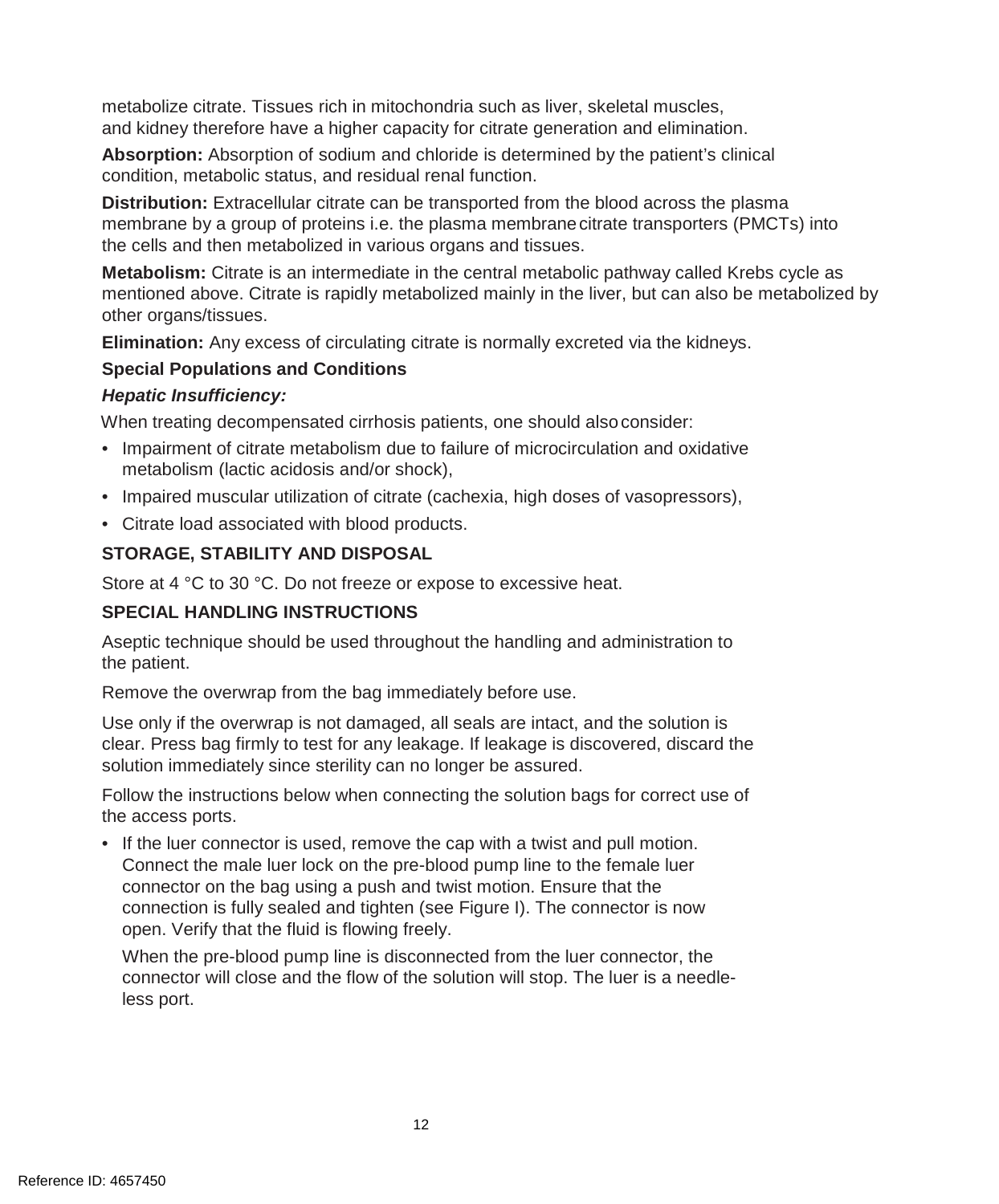

• If the injection connector (or spike connector) is used, remove the snap-off cap. Introduce the spike through the rubber septum (see Figure II). Verify that the fluid is flowing freely.



- Before adding a substance or medication, verify that it is soluble and stable in REGIOCIT, and that the pH range of REGIOCIT is appropriate.
- Additives known or determined to be incompatible should not be added.
- The instructions for use of the medication to be added and other relevant literature must be consulted.
- After addition, if there is a discoloration and/or the appearance of precipitates, insoluble complexes, or crystals, do not use.
- Mix the solution thoroughly when additives have been introduced. The introduction and mixing of additives must always be performed prior to connecting the solution bag to the extracorporeal circuit.
- The solution is for single use only.
- Discard any unused portion.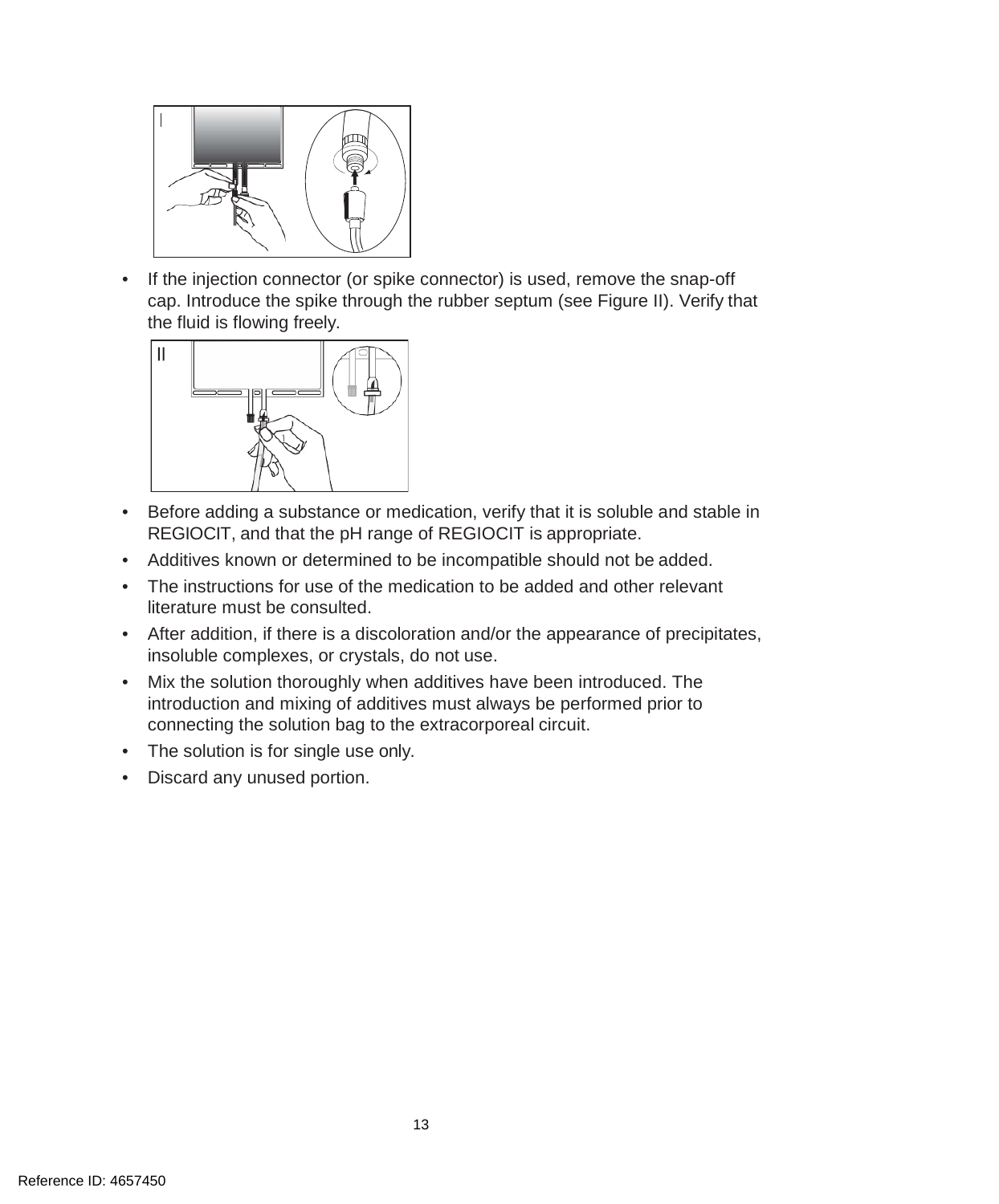## **READ THIS FOR SAFE AND EFFECTIVE USE OF YOUR MEDICINE PATIENT MEDICATION INFORMATION REGIOCIT**

#### Sodium chloride and sodium citrate solution

Read this carefully before you start taking REGIOCIT solution and each time you get a refill. This leaflet is a summary and will not tell you everything about this drug. Talk to your healthcare professional about your medical condition and treatment and ask if there is any new information about REGIOCIT solution.

#### **What is REGIOCIT solution used for?**

• Is a solution for hemofiltration and prevents blood clotting during continuous renal replacement therapy (CRRT), which is a form or dialysis treatment. This medicine is used for critically ill patients particularly when other medicine used to prevent blood clotting is not an appropriate choice.

#### **How does REGIOCIT solution work?**

This medicine is to be administered into the blood circuit outside of your body when you have CRRT. This medicine is to be used in hospitals and administered by medical professionals only.

#### **What are the ingredients in REGIOCIT solution?**

Medicinal ingredients: sodium chloride and sodium citrate

Non-medicinal ingredients: hydrochloric acid, water

#### **REGIOCIT solution comes in the following dosage forms:**

Solution with 5.03 g/L of sodium chloride and 5.29 g/L of sodium citrate

#### **Do not use REGIOCIT solution if:**

- You are allergic to any ingredients (See What are the ingredients in REGIOCIT solution).
- Severely impaired liver function
- Severely decreased blood flow in the muscles

#### **To help avoid side effects and ensure proper use, talk to your healthcare professional before you take REGIOCIT solution. Talk about any health conditions or problems you may have, including if you:**

- have diabetes
- have been treated for chronic kidney disease
- have a history of liver disease

**Tell your healthcare professional about all the medicines you take, including any drugs, vitamins, minerals, natural supplements or alternative medicines. The following may interact with REGIOCIT solution:**

• Medicinal products that contain calcium, sodium bicarbonate, or any form of vitamin D.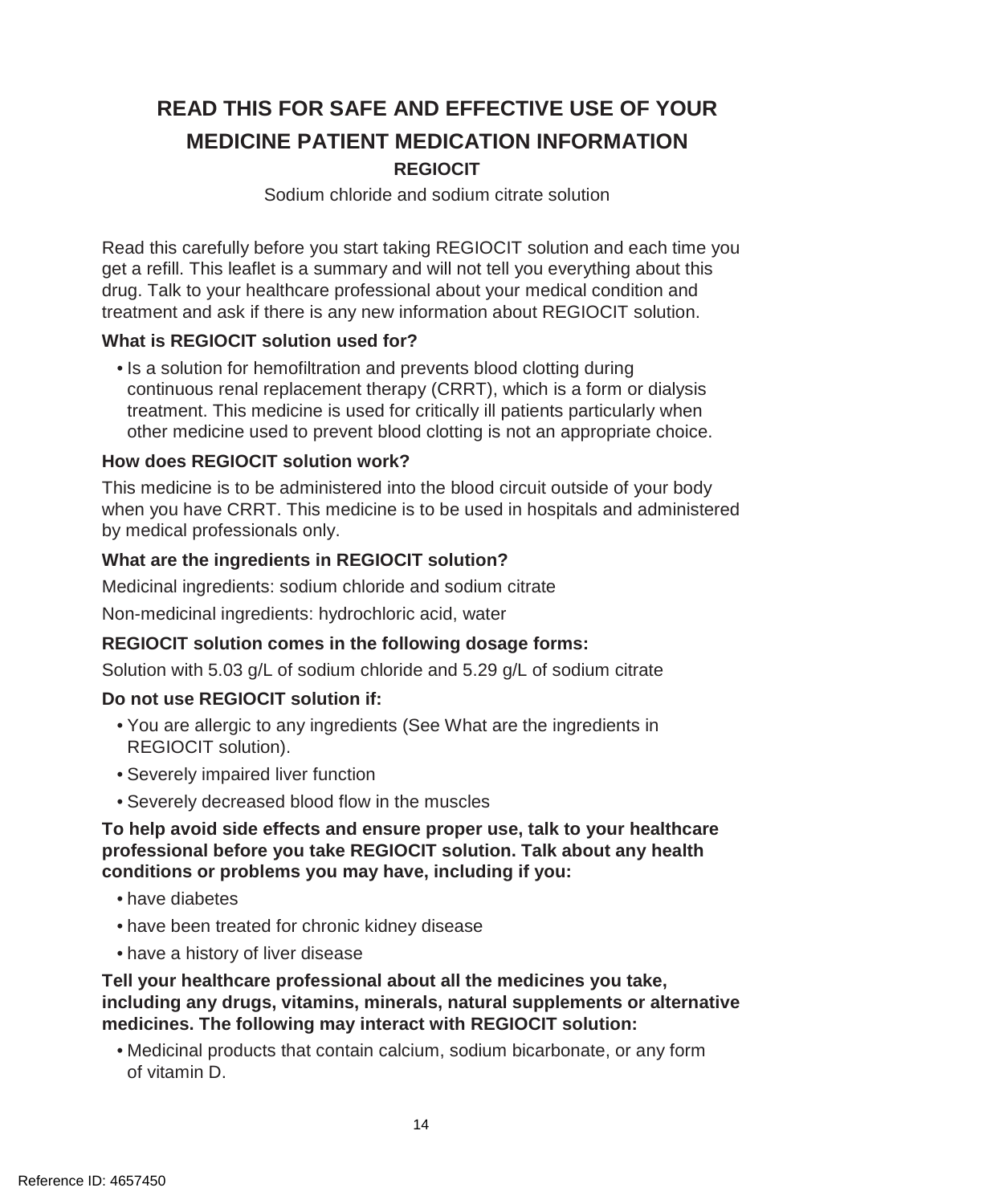### **How to take REGIOCIT solution:**

Your healthcare professional will prescribe and administer the product.

#### **Overdose:**

If you think you have taken too much REGIOCIT solution, contact your healthcare professional, hospital emergency department or regional poison control centre immediately, even if there are no symptoms.

### **What are possible side effects from using REGIOCIT solution?**

These are not all the possible side effects you may feel when taking REGIOCIT solution. If you experience any side effects, contact your healthcare professional. The following side effects have been associated with other CRRT products:

- Low Blood Pressure **(Hypotension)**
- Low blood calcium, due to excessive and uncorrected effect of citrate in the body **(Hypocalcemia)**
- Having an imbalance in your body where you do not have enough magnesium, potassium or phosphate **(Electrolyte imbalances, including hypomagnesemia, hypokalemia, hypophosphatemia)**
- Disorder where the pH in your body is not balanced **(Acid-base disorders, including metabolic acidosis, metabolic alkalosis)**
- Low Blood Sugar **(Hypoglycemia)**
- Having an imbalance in the fluids in your body **(Fluid imbalance)**

The possible side effects can be resulted from your CRRT procedure:

- Having an imbalance in your body where you have too much calcium
- **(Hypercalcemia)**, or do not have enough sodium (Hyponatremia)
- Having too much fluids **(Fluid retention)** or not enough fluids in your body **(Dehydration)**
- Nausea and vomiting
- Muscle Spasms

If you have a troublesome symptom or side effect that is not listed here or becomes bad enough to interfere with your daily activities, talk to your healthcare professional.

#### **Reporting Side Effects**

You can report any suspected side effects associated with the use of health products to Health Canada by:

- Visiting the Web page on Adverse Reaction Reporting (http://www.hc-sc. gc.ca/dhp-mps/medeff/report-declaration/index-eng.php) for information on how to report online, by mail or by fax; or
- Calling toll-free at 1-866-234-2345.

*NOTE: Contact your health professional if you need information about how to manage your side effects. The Canada Vigilance Program does not provide medical advice.*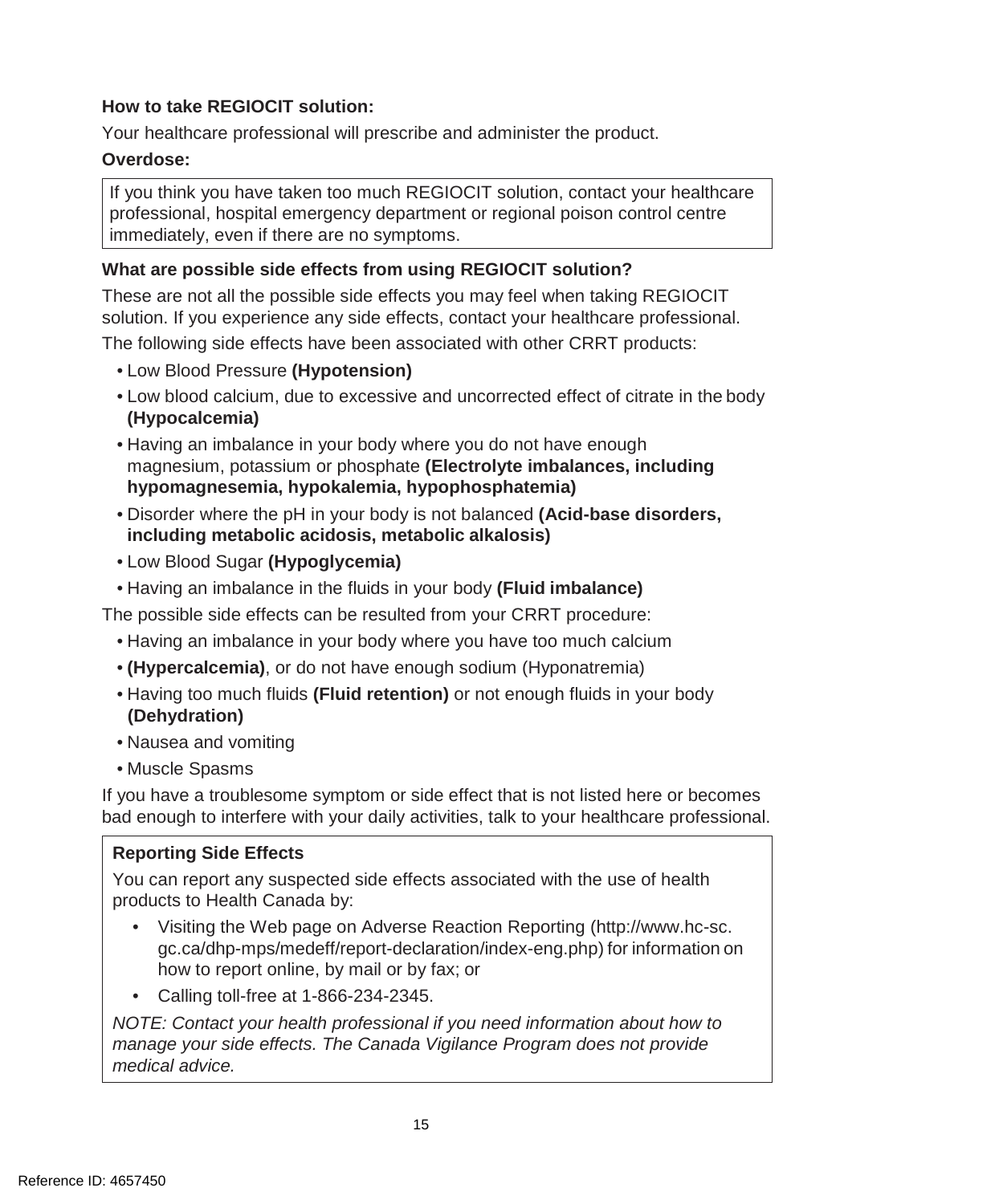#### **Storage:**

Store at 4 °C to 30 °C. Do not freeze or expose to excessive heat. Keep out of reach and sight of children.

#### **If you want more information about REGIOCIT solution:**

- Talk to your healthcare professional
- Find the full product monograph that is prepared for healthcare professionals and includes this Patient Medication Information by visiting the Health Canada website (https://health-products.canada.ca/dpd-bdpp/index-eng.jsp); the manufacturer's website (http://baxter.ca), or by calling 1-888-719-9955.

This leaflet was prepared by Baxter Corporation, Mississauga, Ontario L5N 0C2, Canada.

Baxter, Prismocitrate and Regiocit are trademarks of Baxter International Inc. or its subsidiaries.

Last Revised: March 2, 2020